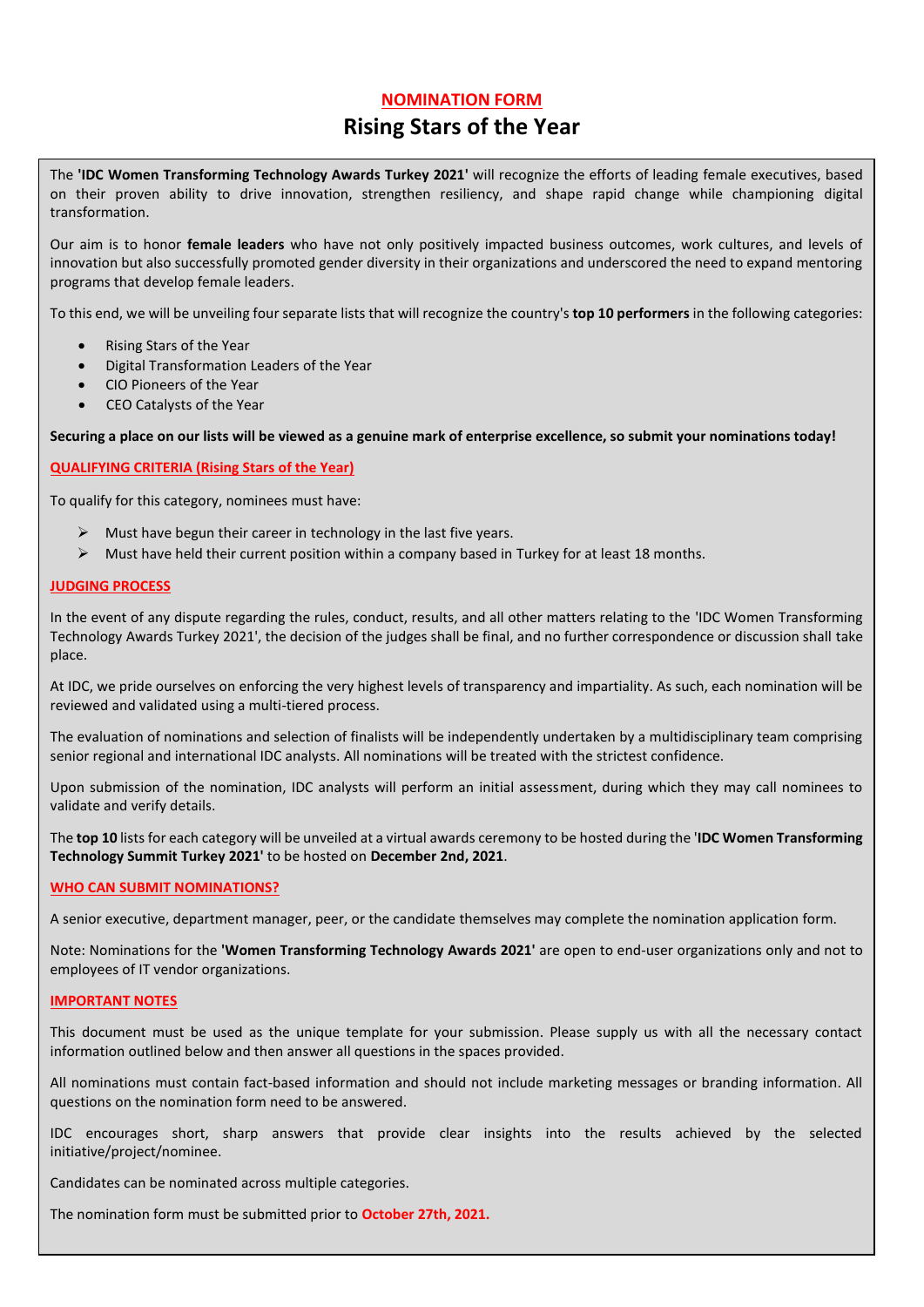# **Contact details of the nominee:**

| Name:           |  |
|-----------------|--|
| Title:          |  |
| Company:        |  |
| Postal Address: |  |
| City, Country:  |  |
| Telephone:      |  |
| Mobile:         |  |
| Email:          |  |

**Experience:** List the current and past organizations the nominee has worked for, along with the positions held. Describe each in as much detail as possible, including objectives, features, technologies, challenges, implementation processes, etc.

**Innovation:** Outline the innovation and digital transformation initiative/s or project/s the nominee has been involved in. As much as possible, please detail the clear business outcomes that were achieved, including any quantifiable outcomes. Compare the outcomes to the objectives/goals that were established at the outset of the initiative.

**Business Value**: Describe the business value that was generated by the initiative/s or project/s in question.

**Career Highlights**: Please provide key highlights of your career. You may upload your CV if you like.